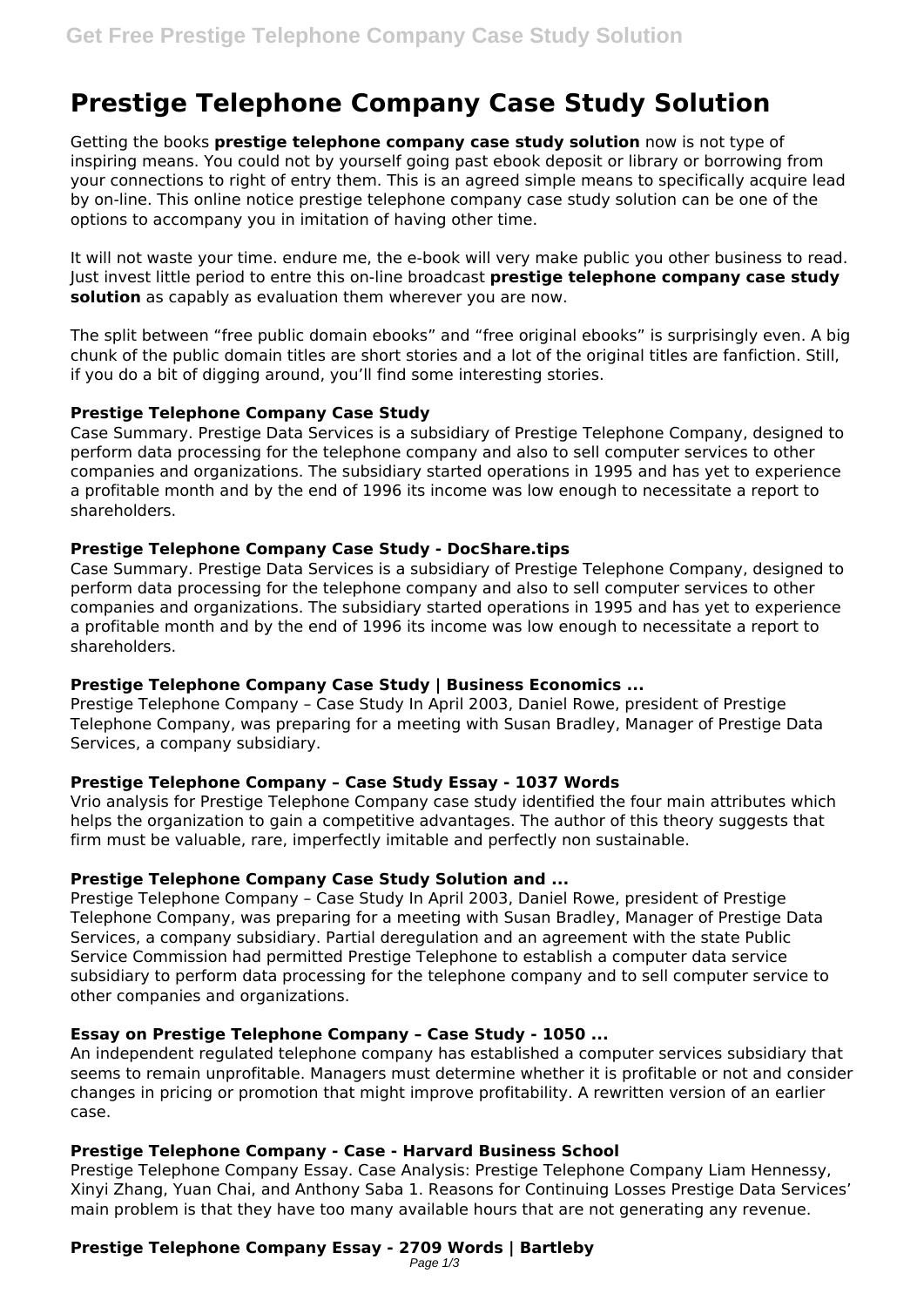16-2 Prestige Telephone Company - Free download as Word Doc (.doc), PDF File (.pdf), Text File (.txt) or read online for free. Case study of Prestige Telephone Company

## **16-2 Prestige Telephone Company | Market (Economics ...**

d. Reducing hours would reduce demand for commercial revenue hours by 20%, from 138 hours to 110 hours. At that level, the total contribution would be: 110 hours x (\$800 - \$71.5) = \$80,135 or \$20,398 less than at present. c. An increase in promotion that would increase commercial

### **Prestige Telephone Company by Abhijeet Panda on Prezi Next**

Yes Prestige Data Services was problem to Tele company because the deliveries of equipment were delayed and the personnel had commanded higher salaries then expected and the most important was customer were harder to find then earlier estimate had lead the company to expect.

### **PRESTIGE TELEPHONE COMPANY Presented by:- Md. Ashraf ...**

Prestige Telephone Company Case Solution Prestige Telephone Company – Case Study In April 2003, Daniel Rowe, president of Prestige Telephone Company, was preparing for a meeting with Susan Bradley, Manager of Prestige Data Services, a company subsidiary.

### **Prestige Telephone Company Case Solution Free Essays**

Prestige Telephone Case Study – Prestige Telephone Co. Company Profile Prestige Data Services is a subsidiary of Prestige Telephone Company, a public utility. They are a computer data service company that does data processing for the parent company in order to sell computer services.

### **Prestige Telephone Company Case Study Solution... | Term ...**

Prestige Telephone Company – Case Study In April 2003, Daniel Rowe, president of Prestige Telephone Company, was preparing for a meeting with Susan Bradley, Manager of Prestige Data Services, a company subsidiary.

### **Prestige Telephone Company – Case Study In April 2 ...**

Prestige Telephone...Prestige Telephone Company case study In 1999, the Government encouraged public utilities to seek new sources of revenues and profits to reduce the need for rate increases to consumers of telephone services.

#### **Prestige Telephone - Term Paper**

In the case, the "commercial" price is 2 Ö L\$800/hour and the "intercompany" price is 2 Ü L\$400/hour: Pi = \$400/hr. Prestige Telephone Company Prestige Data Services Commercial Customers PC = \$800/hr Other "Commercial" Services. Data D a t a "Inter company"

#### **This test is copyright material and may not be used for ...**

Step 2 - Reading the Prestige Telephone Co., Chinese Version HBR Case Study To write an emphatic case study analysis and provide pragmatic and actionable solutions, you must have a strong grasps of the facts and the central problem of the HBR case study. Begin slowly - underline the details and sketch out the business case study description map.

#### **Prestige Telephone Co., Chinese Version Case Study ...**

the prestige telephone company case study solution in this website. This is one of the books that many people looking for.

# **Prestige Telephone Company Case Study Solution**

Individual Case Study – Prestige Telephone Prestige Telephone Company has established a computer services subsidiary, Prestige Data Services which specialize in offer data processing for telephone companies including its parent company and sell computer service to other organization.

# **Prestige Telephone Company | Case Study Solution | Case ...**

It is in Chapter 16 of the Accounting Text & Cases by Anthony, Hawkins & Merchant. It is case 16-2, titled "Prestige Telephone Company". It is also referred to as Harvard Business School case 197-097.